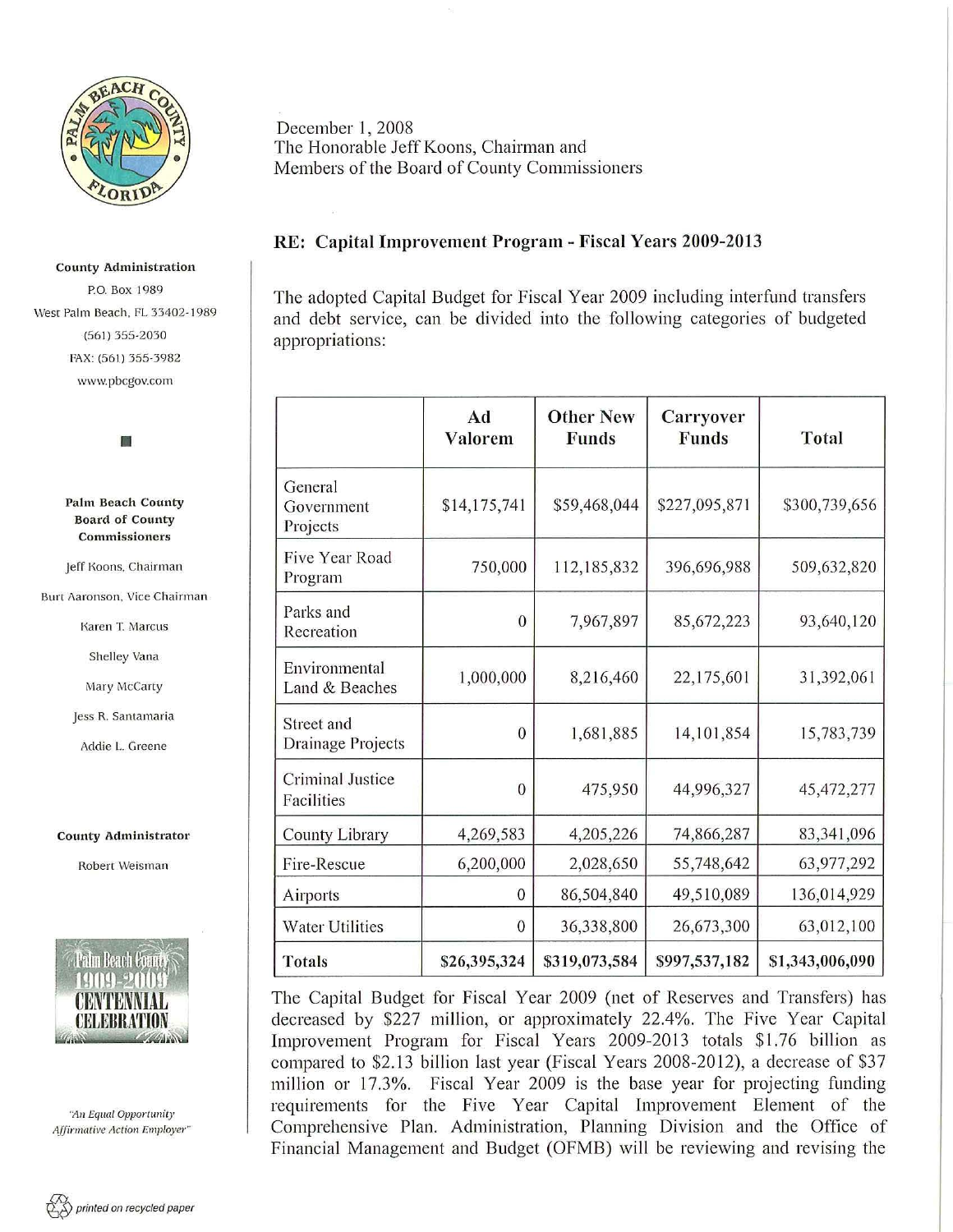Board of County Commissioners December 1, 2008

levels of service as previously adopted in the Comprehensive Plan. The Five Year Capital Improvement Program for Fiscal Years 2009-2013 is the basis for determining if an amendment to the Capital Improvements Element of the Comprehensive Plan is necessary. Each Department will evaluate their levels of service based on their five year projections for operating and capital expenditures.

### Capital Projects

The \$1.34 billion 2009 Capital Budget consists of \$345.5 million in new revenue for projects and anticipated carryovers of \$997.5 million. The major components of the new sources of funding are as follows:

| Loan and Bond Proceeds              |  | \$ 19.4 million  |
|-------------------------------------|--|------------------|
| Interest / Miscellaneous            |  | $$122.1$ million |
| Enterprise Revenues (Airports, WUD) |  | \$117.6 million  |
| Gasoline Taxes                      |  | \$ 46.4 million  |
| <b>Ad Valorem Taxes</b>             |  | \$ 26.4 million  |
| <b>Impact Fees</b>                  |  | \$ 18.2 million  |



### Five Year Road Program

The Five Year Road Program budget for FY 2009 is \$509.6 million, which includes funds carried forward from the prior year (\$396.7 million,  $77.8\%$ ), local option gas tax (\$46.4 million,  $9.1\%$ ), impact fees (\$13.6) million, 2.7%), as well as federal/state grants, state shared revenues, and interest (\$52.9 million, 10.4%).